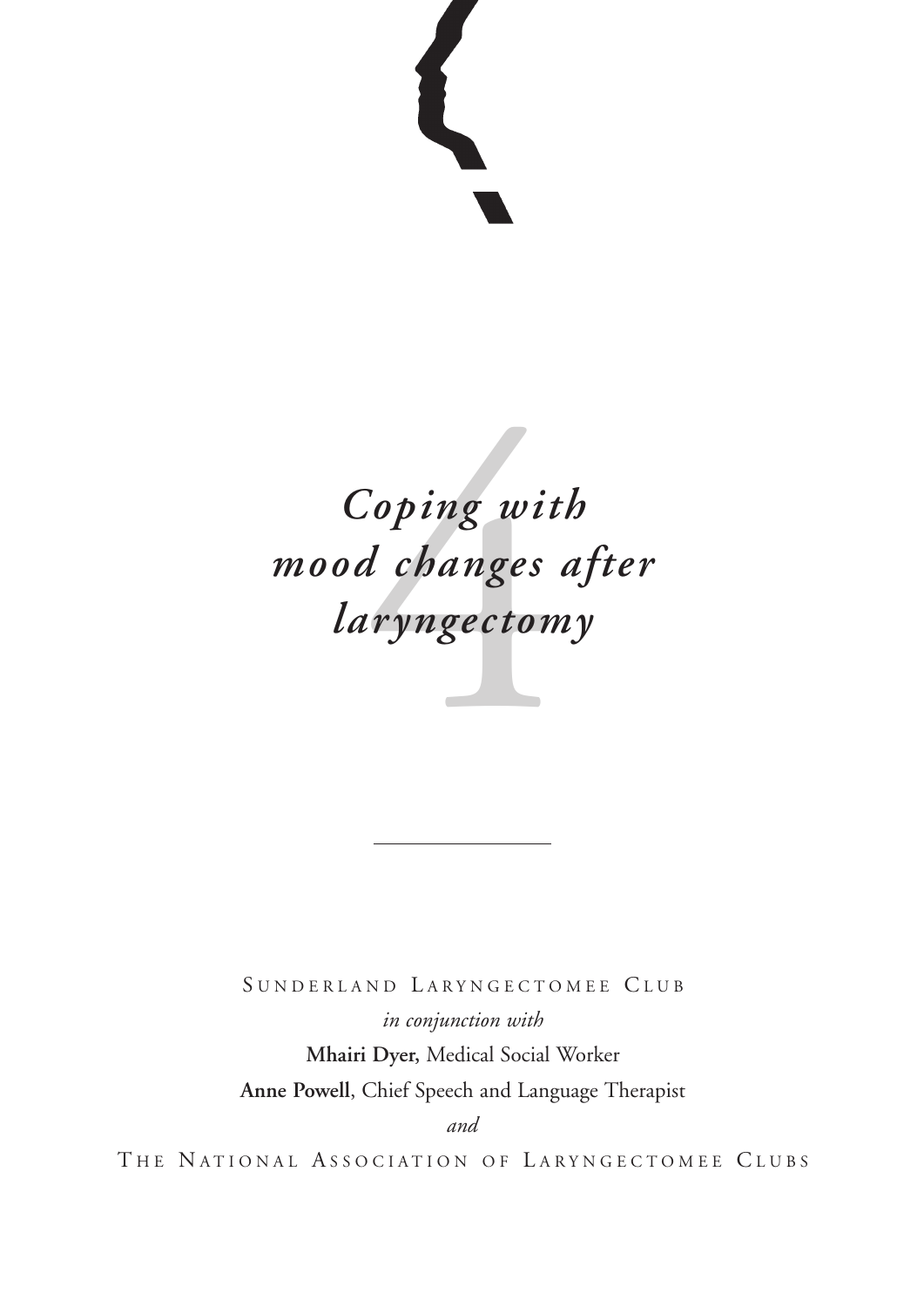### *Moods can be unpredictable*

Coming to terms with having a laryngectomy is confusing and difficult – mood swings are inevitable and can be quite frightening.

*"I felt like I was on an emotional roller coaster – one day great, the next day down."*

(BE)

After the initial numbness, fear and the shock of having to have the operation have worn off, there can be a feeling of euphoria and relief that you are still alive. However, don't be surprised if a few days later you feel a sense of depression. This is very common and a lot of people experience this feeling of loss and despondency, particularly after they have been home for a few days and the hustle and bustle of hospital is in the past. It is perhaps now that you realise how much things have changed.

*"I felt depressed when I came home, I couldn't eat, I couldn't speak; how was I going to manage?"*

(SJ)

*"Moods are very extreme at times – high and low – sometimes I have a lot of self pity, get quite tearful – or angry and bitter. These feelings get less as time goes by but they are still there."*

(GD)

#### *Your family's reaction to your mood*

Families will also be affected by your mood swings and depression. Two relatives of laryngectomees report:

*"I've found the worst part of her illness and operation has been the depression. I can't do anything about the depression and feel as if I'm letting her down."*

(SM)

*"I still feel so much guilt – because I hate the mess and get impatient, because I thought so much of myself and the children, because he's the one who's suffered and he just gets on with life and never complains."*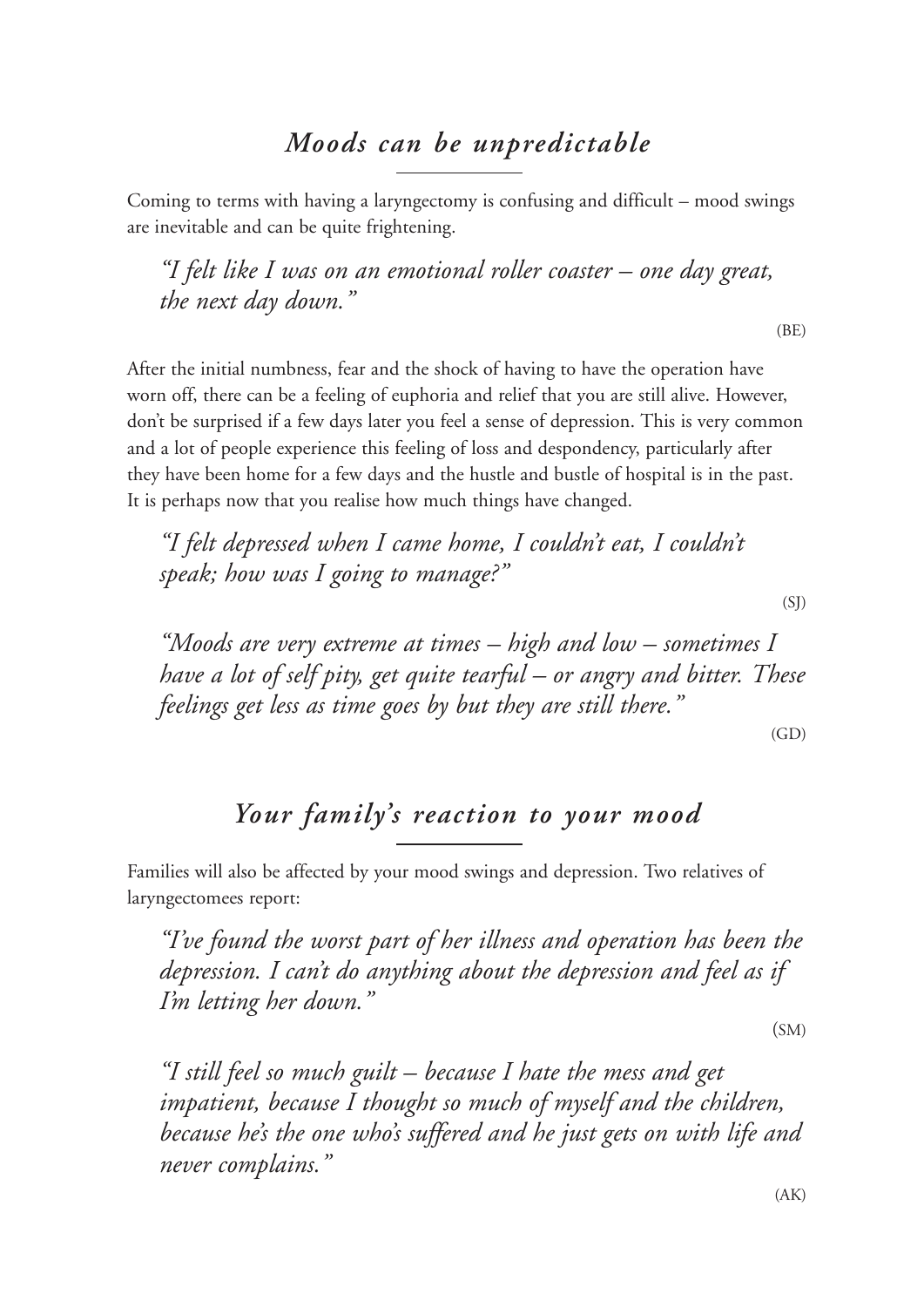# *People cope differently*

Everybody expresses emotions. Some people prefer to keep it to themselves and find it difficult to talk or cry. A wife of a laryngectomee describes how she felt unable to express what she was feeling:

*"I had a real fear I would break down and cry. I didn't cry at all for the first three years, first because I felt that I wasn't entitled to cry and after because I couldn't."*

 $(AK)$ 

Other people describe how they felt crying was the beginning of a healing process. This lady felt it helped release her emotions and start to come to terms with the effects of surgery.

*"I cried for almost six weeks non-stop."*

(BD)

#### *Communication difficulties and mood*

Everyone experiences some degree of communication difficulty at first and this inevitably makes feelings of anger, frustration and depression even worse.

*"I was literally jumping up and down in anger when my family couldn't understand me. I then got depressed and did not want to mix socially for fear of not being understood."*

*"I've noticed my husband gets very bad tempered, particularly when I have to ask him to repeat anything or write it down ... he loses patience easily and snaps at everyone."*

(BL)

#### *Coming to terms with laryngectomy*

You can see from these examples that everyone experiences a range of different emotions and it is natural to feel upset, emotional, scared, angry or depressed. As time goes by these are not so extreme and do settle down as you and your family readjust.